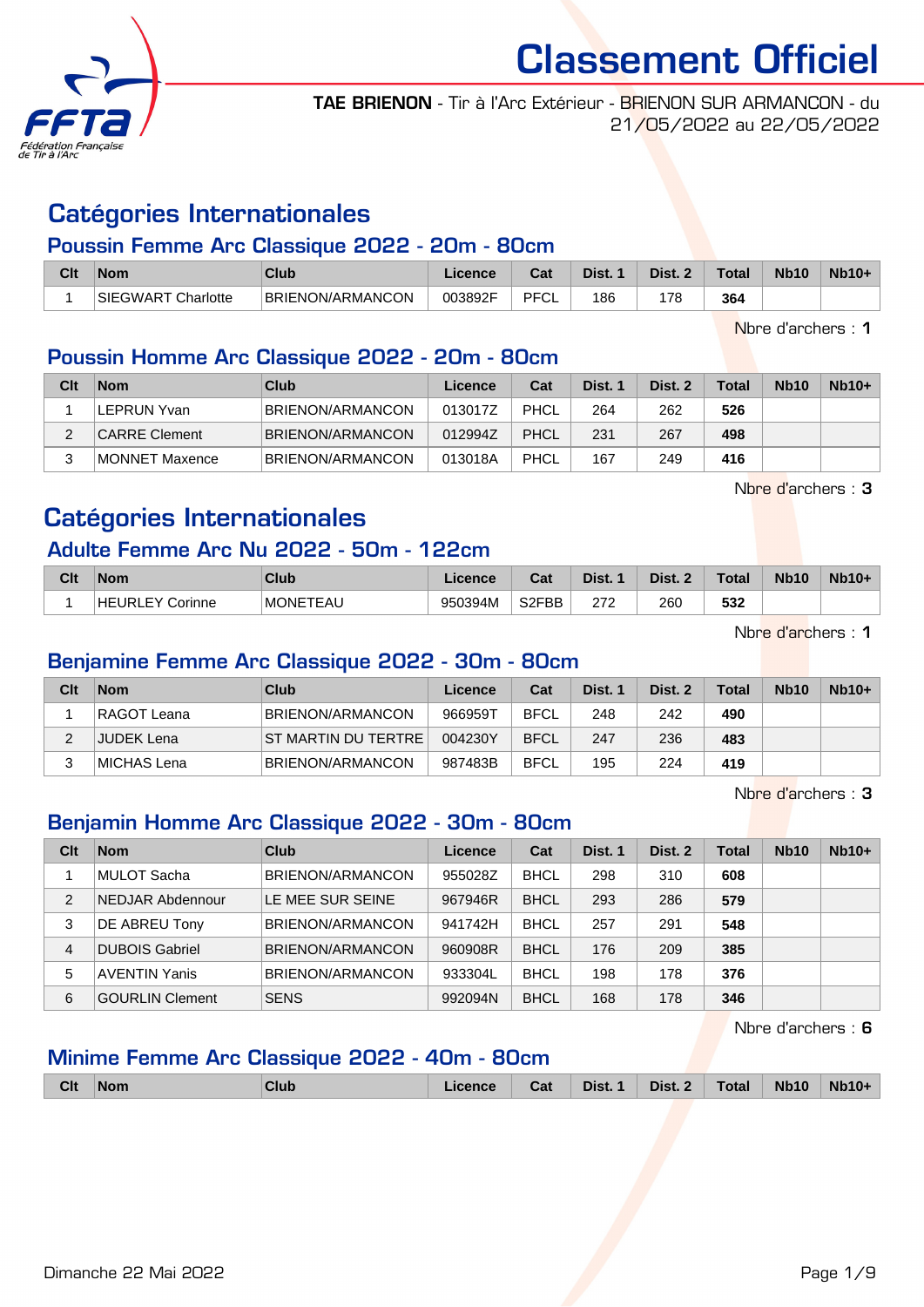

TAE BRIENON - Tir à l'Arc Extérieur - BRIENON SUR ARMANCON - du 21/05/2022 au 22/05/2022

### Minime Femme Arc Classique 2022 - 40m - 80cm (Suite)

| Clt | <b>Nom</b>            | Club             | Licence | Cat  | Dist. | Dist. | <b>Total</b> | <b>Nb10</b> | $Nb10+$ |
|-----|-----------------------|------------------|---------|------|-------|-------|--------------|-------------|---------|
|     | <b>DOYEN CHICANNE</b> | BRIENON/ARMANCON | 016662L | MFCL | 196   | 237   | 433          |             |         |
|     | ∟iseambre             |                  |         |      |       |       |              |             |         |

Nbre d'archers : 1

### Minime Homme Arc Classique 2022 - 40m - 80cm

| Clt | Nom                      | Club             | .icence | ີລະ<br>bat  | Dist.       | Dist. | Total | <b>Nb10</b> | <b>Nb10+</b> |
|-----|--------------------------|------------------|---------|-------------|-------------|-------|-------|-------------|--------------|
|     | <b>BRUNAT</b><br>Quentin | BRIENON/ARMANCON | 933631S | <b>MHCL</b> | הדה<br>ں ہے | ヘラペ   | 545   |             |              |

Nbre d'archers : 1

### Cadette Femme Arc Classique 2022 - 60m - 122cm

| Clt | <b>Nom</b>            | Club                    | Licence | Cat         | Dist. 1 | Dist. 2 | <b>Total</b> | <b>Nb10</b> | $Nb10+$ |
|-----|-----------------------|-------------------------|---------|-------------|---------|---------|--------------|-------------|---------|
|     | CHOLLET Louise        | <b>BRIENON/ARMANCON</b> | 934505S | CFCL        | 271     | 290     | 561          |             |         |
| ົ   | <b>BERAULT Emilie</b> | BRIENON/ARMANCON        | 884244K | CFCL        | 253     | 284     | 537          |             |         |
|     | <b>ETHEVE Anais</b>   | <b>SENS</b>             | 996701W | <b>CFCL</b> | 256     | 278     | 534          |             |         |

Nbre d'archers : 3

# Cadet Homme Arc Classique 2022 - 60m - 122cm

| Clt | <b>Nom</b>             | Club                    | Licence | Cat         | Dist. 1 | Dist. 2 | <b>Total</b> | <b>Nb10</b> | $Nb10+$ |
|-----|------------------------|-------------------------|---------|-------------|---------|---------|--------------|-------------|---------|
|     | VECHOT Kyllian         | <b>BRIENON/ARMANCON</b> | 884418Z | CHCL        | 294     | 290     | 584          |             |         |
|     | <b>ARROBAS Clement</b> | <b>SENS</b>             | 939681T | <b>CHCL</b> | 285     | 282     | 567          |             |         |
|     | FARRUGIA Axel          | <b>BRIENON/ARMANCON</b> | 885660Z | CHCL        | 231     | 238     | 469          |             |         |

Nbre d'archers : 3

## Junior Homme Arc Classique 2022 - 70m - 122cm

| Clt | <b>Nom</b>                      | Club             | Licence | <b>Column</b><br>⊍aι | Dist. | Dist. | Total | <b>Nb10</b> | <b>Nb10+</b> |
|-----|---------------------------------|------------------|---------|----------------------|-------|-------|-------|-------------|--------------|
|     | COMPERAT<br><sup>-</sup> Pierre | BRIENON/ARMANCON | 924887M | JHCL                 | 247   | 228   | 475   |             |              |

Nbre d'archers : 1

### Senior 1 Femme Arc Classique 2022 - 70m - 122cm

| Clt | <b>Nom</b>              | Club             | Licence | Cat                | Dist. 1 | Dist. 2 | <b>Total</b> | <b>Nb10</b> | $Nb10+$ |
|-----|-------------------------|------------------|---------|--------------------|---------|---------|--------------|-------------|---------|
|     | <b>CHAMBRIN MElanie</b> | BRIENON/ARMANCON | 909584D | S <sub>1</sub> FCL | 287     | 284     | 571          |             |         |
|     | AGRUE Coralie           | <b>SENS</b>      | 905588K | S <sub>1</sub> FCL | 234     | 236     | 470          |             |         |

Nbre d'archers : 2

## Senior 1 Homme Arc Classique 2022 - 70m - 122cm

| Clt | <b>Nom</b>             | Club                 | Licence | Cat                | Dist. 1 | Dist. 2 | <b>Total</b> | <b>Nb10</b> | $Nb10+$ |
|-----|------------------------|----------------------|---------|--------------------|---------|---------|--------------|-------------|---------|
|     | <b>BOSSARD Florian</b> | IISSY LES MOULINEAUX | 621750R | S <sub>1</sub> HCL | 318     | 319     | 637          |             |         |
|     | MASIP Marc             | <b>SENS</b>          | 033849T | S <sub>1</sub> HCL | 297     | 287     | 584          |             |         |
| ົ   | AYMONIN Savinien       | <b>SENS</b>          | 975884U | S <sub>1</sub> HCL | 263     | 272     | 535          |             |         |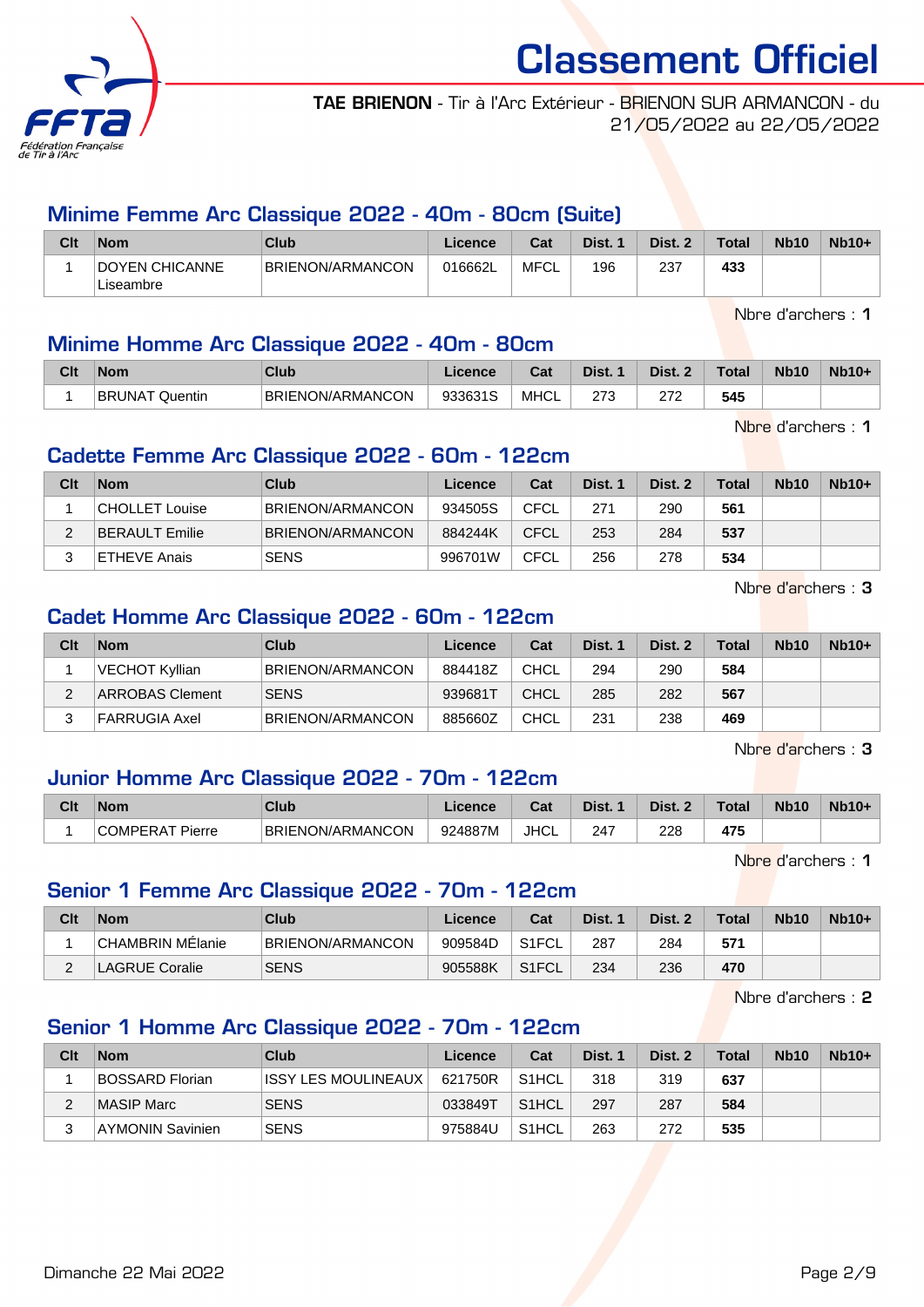

TAE BRIENON - Tir à l'Arc Extérieur - BRIENON SUR ARMANCON - du 21/05/2022 au 22/05/2022

## Senior 1 Homme Arc Classique 2022 - 70m - 122cm (Suite)

| Clt | <b>Nom</b>            | Club             | Licence | Cat                | Dist. | Dist. 2 | <b>Total</b> | <b>Nb10</b> | $Nb10+$ |
|-----|-----------------------|------------------|---------|--------------------|-------|---------|--------------|-------------|---------|
|     | LAVIGNE Geoffrey      | AUXERRE 1ER      | 753082T | S <sub>1</sub> HCL | 252   | 248     | 500          |             |         |
|     | <b>PERRIN Mathieu</b> | BRIENON/ARMANCON | 760045L | S <sub>1</sub> HCL | 232   | 199     | 431          |             |         |

Nbre d'archers : 5

## Senior 2 Homme Arc Classique 2022 - 70m - 122cm

| Clt | <b>Nom</b>               | <b>Club</b>             | Licence | Cat                | Dist. 1 | Dist. 2 | <b>Total</b> | <b>Nb10</b> | $Nb10+$ |
|-----|--------------------------|-------------------------|---------|--------------------|---------|---------|--------------|-------------|---------|
|     | <b>BLOT Nicolas</b>      | <b>BUC</b>              | 811722G | S <sub>2</sub> HCL | 279     | 278     | 557          |             |         |
| 2   | <b>ROGIER David</b>      | <b>BRIENON/ARMANCON</b> | 695622L | S <sub>2</sub> HCL | 271     | 239     | 510          |             |         |
| 3   | <b>GIRAUD Christophe</b> | LES MUREAUX             | 902196Y | S <sub>2</sub> HCL | 234     | 261     | 495          |             |         |
| 4   | COMPERAT Jerome          | <b>BRIENON/ARMANCON</b> | 932794G | S <sub>2</sub> HCL | 246     | 210     | 456          |             |         |
| 5   | <b>CHERAMY Anthony</b>   | <b>BRIENON/ARMANCON</b> | 910626L | S <sub>2</sub> HCL | 202     | 180     | 382          |             |         |

Nbre d'archers : 5

## Senior 3 Femme Arc Classique 2022 - 60m - 122cm

| Clt | <b>Nom</b>             | <b>Club</b>             | icence  | <b>Take</b><br>⊍aι          | Dist. | Dist. | <b>Total</b> | <b>Nb10</b> | $Nb10+$ |
|-----|------------------------|-------------------------|---------|-----------------------------|-------|-------|--------------|-------------|---------|
|     | <b>GRANGE Patricia</b> | <b>BRIENON/ARMANCON</b> | 041250M | <b>G3EUI</b><br>ั∪∟<br>ان ت | 293   | 245   | 538          |             |         |

Nbre d'archers : 1

### Senior 3 Homme Arc Classique 2022 - 60m - 122cm

| Clt | <b>Nom</b>               | Club             | Licence | <b>Table</b><br>⊍a | Dist. | Dist. 2 | $\tau$ otal | <b>Nb10</b> | <b>Nb10+</b> |
|-----|--------------------------|------------------|---------|--------------------|-------|---------|-------------|-------------|--------------|
|     | <b>GRASPERGER Didier</b> | BRIENON/ARMANCON | 616599S | S3HCL              | 24٬   | 230     | 17/         |             |              |

Nbre d'archers : 1

### Cadet Homme Arc à Poulies 2022 - 50m - 80cm

| Clt | <b>Nom</b>         | Club               | Licence | $R_{\rm{eff}}$<br>⊍d | Dist. | Dist. $\lambda$ | Total          | <b>Nb10</b> | $Nb10+$ |
|-----|--------------------|--------------------|---------|----------------------|-------|-----------------|----------------|-------------|---------|
|     | <b>LEBEAU Theo</b> | <b>TONNERRE AS</b> | 872967C | <b>CHCO</b>          | מדמ   | 305             | 677<br>- J / . |             |         |

Nbre d'archers : 1

### Junior Homme Arc à Poulies 2022 - 50m - 80cm

|                           |                  |         | Cat<br>Licence | Dist. 1 | Dist. 2 | Total | <b>Nb10</b> | $Nb10+$ |
|---------------------------|------------------|---------|----------------|---------|---------|-------|-------------|---------|
| MANGELLE Mateo            | <b>DIJON</b>     | 792737W | JHCO           | 345     | 346     | 691   |             |         |
| LAMARCHE Thomas<br>◠      | BRIENON/ARMANCON | 815900Y | <b>JHCO</b>    | 335     | 333     | 668   |             |         |
| VINCENT MickaËI<br>っ<br>ن | AUXERRE 1ER      | 802895M | JHCO           | 322     | 326     | 648   |             |         |

Nbre d'archers : 3

## Senior 1 Femme Arc à Poulies 2022 - 50m - 80cm

| Clt | Nom               | Club             | Licence | Cat                | Dist. 1 | Dist. 2 | <b>Total</b> | <b>Nb10</b> | $Nb10+$ |
|-----|-------------------|------------------|---------|--------------------|---------|---------|--------------|-------------|---------|
|     | KACZMARECK Elodie | BRIENON/ARMANCON | 763287K | S <sub>1</sub> FCO | 335     | 333     | 668          |             |         |
|     | BERCHER Celine    | MARLY POURNOY    | 295633R | S <sub>1</sub> FCO | 321     | 324     | 645          |             |         |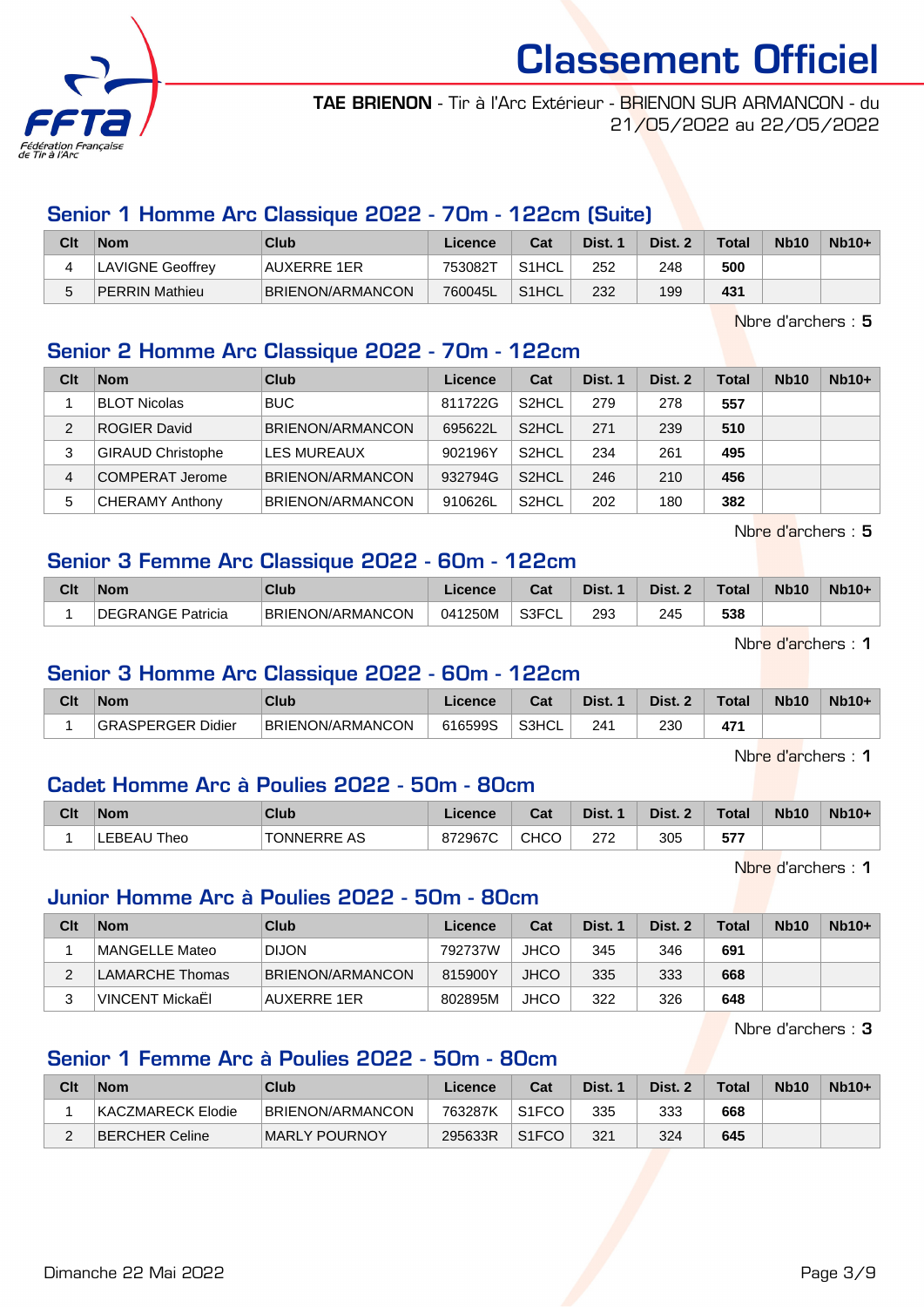

TAE BRIENON - Tir à l'Arc Extérieur - BRIENON SUR ARMANCON - du 21/05/2022 au 22/05/2022

### Senior 1 Femme Arc à Poulies 2022 - 50m - 80cm (Suite)

| Clt | <b>Nom</b>                            | Club            | Licence                 | <b>Pot</b><br>⊍⊿ | Dist. | Dist. | <b>Total</b> | <b>Nb10</b> | $Nb10+$ |
|-----|---------------------------------------|-----------------|-------------------------|------------------|-------|-------|--------------|-------------|---------|
| ີ   | VERNE <sup>.</sup><br><b>Florence</b> | <b>POURRAIN</b> | ハウドフドドル<br>755V<br>וט∠ט | S1FCO<br>۱۱ ت    | 307   | 291   | 598          |             |         |

Nbre d'archers : 3

## Senior 1 Homme Arc à Poulies 2022 - 50m - 80cm

| Clt | <b>Nom</b>            | Club                                | Licence | Cat                | Dist. 1 | Dist. 2 | Total | <b>Nb10</b> | $Nb10+$ |
|-----|-----------------------|-------------------------------------|---------|--------------------|---------|---------|-------|-------------|---------|
|     | FAUCONNIER Joffrey    | <b>POURRAIN</b>                     | 597842D | S <sub>1</sub> HCO | 328     | 340     | 668   |             |         |
| 2   | CHASTAING Teddy       | ASAM CHERBOURG-<br><b>OCTEVILLE</b> | 766670M | S <sub>1</sub> HCO | 321     | 325     | 646   |             |         |
|     | <b>GAVOTTE Julien</b> | ROMILLY SUR SEINE                   | 874115A | S <sub>1</sub> HCO | 315     | 316     | 631   |             |         |
| 4   | AMELINE CÉdric        | BRIENON/ARMANCON                    | 980595P | S <sub>1</sub> HCO | 314     | 316     | 630   |             |         |

Nbre d'archers : 4

# Senior 2 Femme Arc à Poulies 2022 - 50m - 80cm

| Clt | <b>Nom</b>        | <b>Club</b>     | Licence | Cat                | Dist. 1 | Dist. 2 | <b>Total</b> | <b>Nb10</b> | $Nb10+$ |
|-----|-------------------|-----------------|---------|--------------------|---------|---------|--------------|-------------|---------|
|     | GUITTON Aurore    | <b>POURRAIN</b> | 853058M | S <sub>2</sub> FCO | 288     | 264     | 552          |             |         |
| ົ   | POULAIN Geraldine | <b>SENS</b>     | 007432D | S <sub>2</sub> FCO | 258     | 261     | 519          |             |         |

Nbre d'archers : 2

## Senior 2 Homme Arc à Poulies 2022 - 50m - 80cm

| Clt | <b>Nom</b>             | Club                                  | Licence | Cat                | Dist. 1 | Dist. 2 | Total | <b>Nb10</b> | $Nb10+$ |
|-----|------------------------|---------------------------------------|---------|--------------------|---------|---------|-------|-------------|---------|
|     | BARONNAT Cedric        | MARLY POURNOY                         | 441809C | S <sub>2</sub> HCO | 326     | 335     | 661   |             |         |
| ◠   | <b>PFEIFFER Michel</b> | <b>NEMOURS SAINT</b><br><b>PIERRE</b> | 924577A | S <sub>2</sub> HCO | 296     | 285     | 581   |             |         |

Nbre d'archers : 2

## Senior 3 Homme Arc à Poulies 2022 - 50m - 80cm

| Clt | <b>Nom</b>   | Club                           | Licence | Cat   | Dist. | Dist. 2 | <b>Total</b> | <b>Nb10</b> | $Nb10+$ |
|-----|--------------|--------------------------------|---------|-------|-------|---------|--------------|-------------|---------|
|     | ROQUET Bruno | NEMOURS SAINT<br><b>PIERRE</b> | 012520J | S3HCO | 299   | 291     | 590          |             |         |

Nbre d'archers : 1

# Catégories Nationales

# Benjamine Femme Arc Classique 2022 - 20m - 80cm

| Clt | Nom                                               | Club             | Licence | Cat         | Dist. 1 | Dist. 2 | <b>Total</b> | <b>Nb10</b> | $Nb10+$ |
|-----|---------------------------------------------------|------------------|---------|-------------|---------|---------|--------------|-------------|---------|
|     | EL MOUKIR Inaya                                   | BRIENON/ARMANCON | 014232V | <b>BFCL</b> | 236     | 268     | 504          |             |         |
| ∠   | FOUREUR RODRIGUES   BRIENON/ARMANCON  <br>Odreana |                  | 025173M | <b>BFCL</b> | 196     | 240     | 436          |             |         |

Nbre d'archers : 2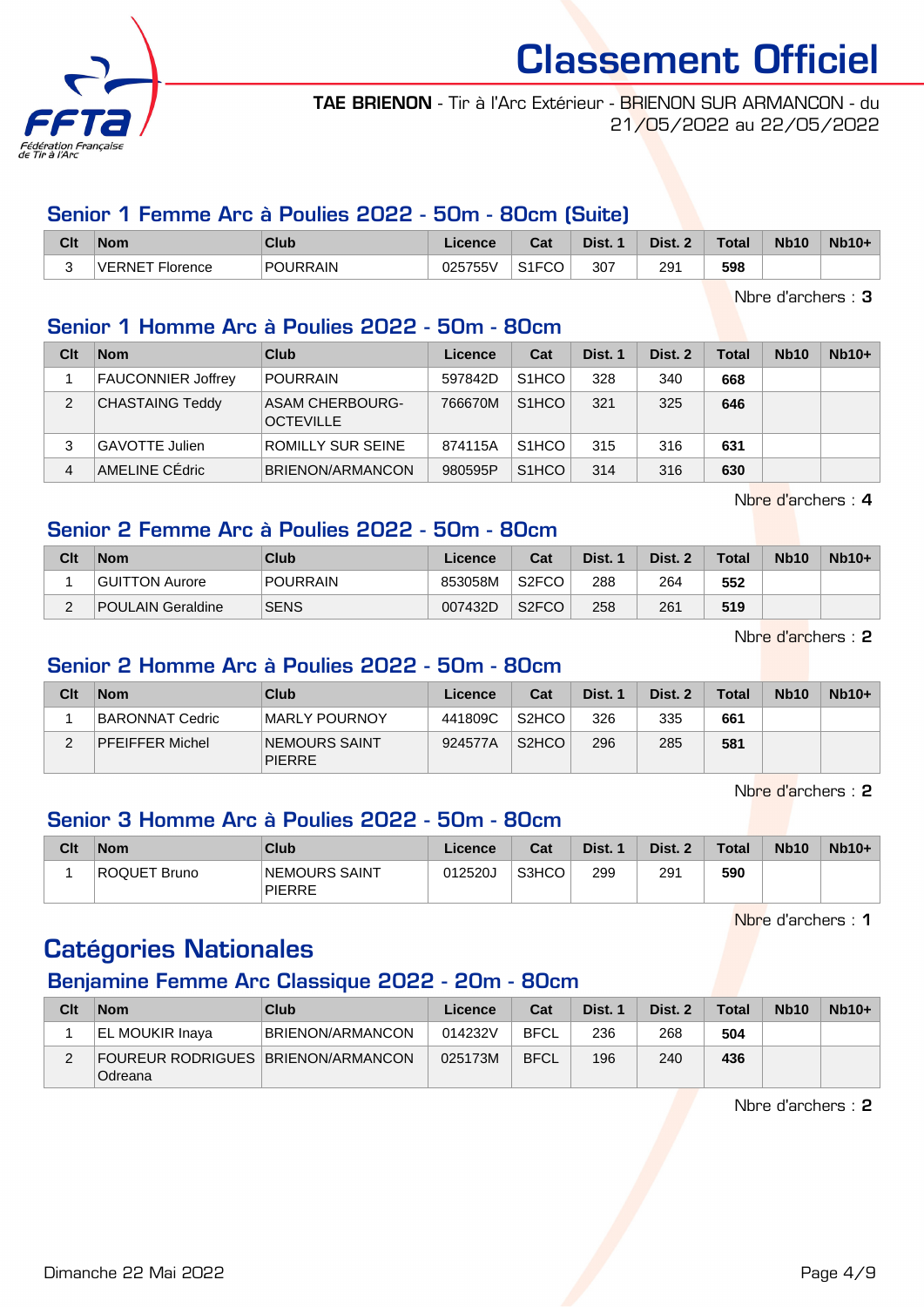

TAE BRIENON - Tir à l'Arc Extérieur - BRIENON SUR ARMANCON - du 21/05/2022 au 22/05/2022

### Benjamin Homme Arc Classique 2022 - 20m - 80cm

| Clt      | <b>Nom</b>    | Club               | Licence | Cat         | Dist. 1 | Dist. 2 | <b>Total</b> | <b>Nb10</b> | $Nb10+$ |
|----------|---------------|--------------------|---------|-------------|---------|---------|--------------|-------------|---------|
|          | GONDY Alec    | <b>AUXERRE 1ER</b> | 964283J | <b>BHCL</b> | 282     | 286     | 568          |             |         |
| <u>.</u> | RAGON Nathael | BRIENON/ARMANCON   | 019146L | <b>BHCL</b> | 225     | 235     | 460          |             |         |

Nbre d'archers : 2

### Minime Femme Arc Classique 2022 - 30m - 80cm

| Clt | <b>Nom</b>                       | Club                           | Licence | Cat         | Dist. 1 | Dist. 2 | <b>Total</b> | <b>Nb10</b> | $Nb10+$ |
|-----|----------------------------------|--------------------------------|---------|-------------|---------|---------|--------------|-------------|---------|
|     | <b>COINTEMENT Fleuriane</b>      | BRIENON/ARMANCON               | 895517N | <b>MFCL</b> | 252     | 262     | 514          |             |         |
| 2   | <b>CARRETTE Ines</b>             | BRIENON/ARMANCON               | 998212N | <b>MFCL</b> | 259     | 244     | 503          |             |         |
| 3   | <b>GHALIFA LIGOUREL</b><br>Farah | BRIENON/ARMANCON               | 024146W | <b>MFCL</b> | 206     | 223     | 429          |             |         |
| 4   | <b>BEAUDOUT Inaya</b>            | <b>LES CADETS</b><br>D'AUXERRE | 972204U | <b>MFCL</b> | 227     | 200     | 427          |             |         |
| 5   | <b>JOLY Elena</b>                | BRIENON/ARMANCON               | 033980K | <b>MFCL</b> | 227     | 197     | 424          |             |         |
| 6   | <b>FROMAGEOT Beatrice</b>        | ST MARTIN DU TERTRE            | 967861Y | <b>MFCL</b> | 211     | 181     | 392          |             |         |
| 7   | POULAILLEAU Lola                 | BRIENON/ARMANCON               | 029988W | <b>MFCL</b> | 180     | 181     | 361          |             |         |

Nbre d'archers : 7

# Minime Homme Arc Classique 2022 - 30m - 80cm

| Clt | <b>Nom</b>                     | Club                                      | Licence | Cat         | Dist. 1 | Dist. 2 | <b>Total</b> | <b>Nb10</b> | $Nb10+$ |
|-----|--------------------------------|-------------------------------------------|---------|-------------|---------|---------|--------------|-------------|---------|
|     |                                | JEANJACQUOT Corentin   VENEUX LES SABLONS | 994118N | MHCL        | 260     | 266     | 526          |             |         |
|     | <b>BORNET FILLOUX</b><br>Lucas | BRIENON/ARMANCON                          | 974140Y | <b>MHCL</b> | 244     | 261     | 505          |             |         |
|     | JEANJACQUOT Nathan             | <b>VENEUX LES SABLONS</b>                 | 005299K | <b>MHCL</b> | 235     | 228     | 463          |             |         |

Nbre d'archers : 3

## Cadette Femme Arc Classique 2022 - 50m - 122cm

| Clt | <b>Nom</b>           | Club                    | Licence | Cat         | Dist. 1 | Dist. 2 | <b>Total</b> | <b>Nb10</b> | $Nb10+$ |
|-----|----------------------|-------------------------|---------|-------------|---------|---------|--------------|-------------|---------|
|     | <b>RESSE Leonie</b>  | <b>SAINT FARGEAU</b>    | 899942Y | <b>CFCL</b> | 275     | 263     | 538          |             |         |
| ◠   | <b>CHERAMY Yzoen</b> | BRIENON/ARMANCON        | 910624J | <b>CFCL</b> | 239     | 254     | 493          |             |         |
|     | NOCARD CÉIÉni        | LES CADETS<br>D'AUXERRE | 893849A | CFCL        | 257     | 223     | 480          |             |         |

Nbre d'archers : 3

## Cadet Homme Arc Classique 2022 - 50m - 122cm

| Clt | <b>Nom</b>        | Club             | Licence | Cat         | Dist. 1 | Dist. 2 | <b>Total</b> | <b>Nb10</b> | $Nb10+$ |
|-----|-------------------|------------------|---------|-------------|---------|---------|--------------|-------------|---------|
|     | GIRON Neal        | BRIENON/ARMANCON | 003872J | <b>CHCL</b> | 210     | 238     | 448          |             |         |
|     | <b>PRON Jonas</b> | BRIENON/ARMANCON | 005907W | <b>CHCL</b> | 250     | 194     | 444          |             |         |

Nbre d'archers : 2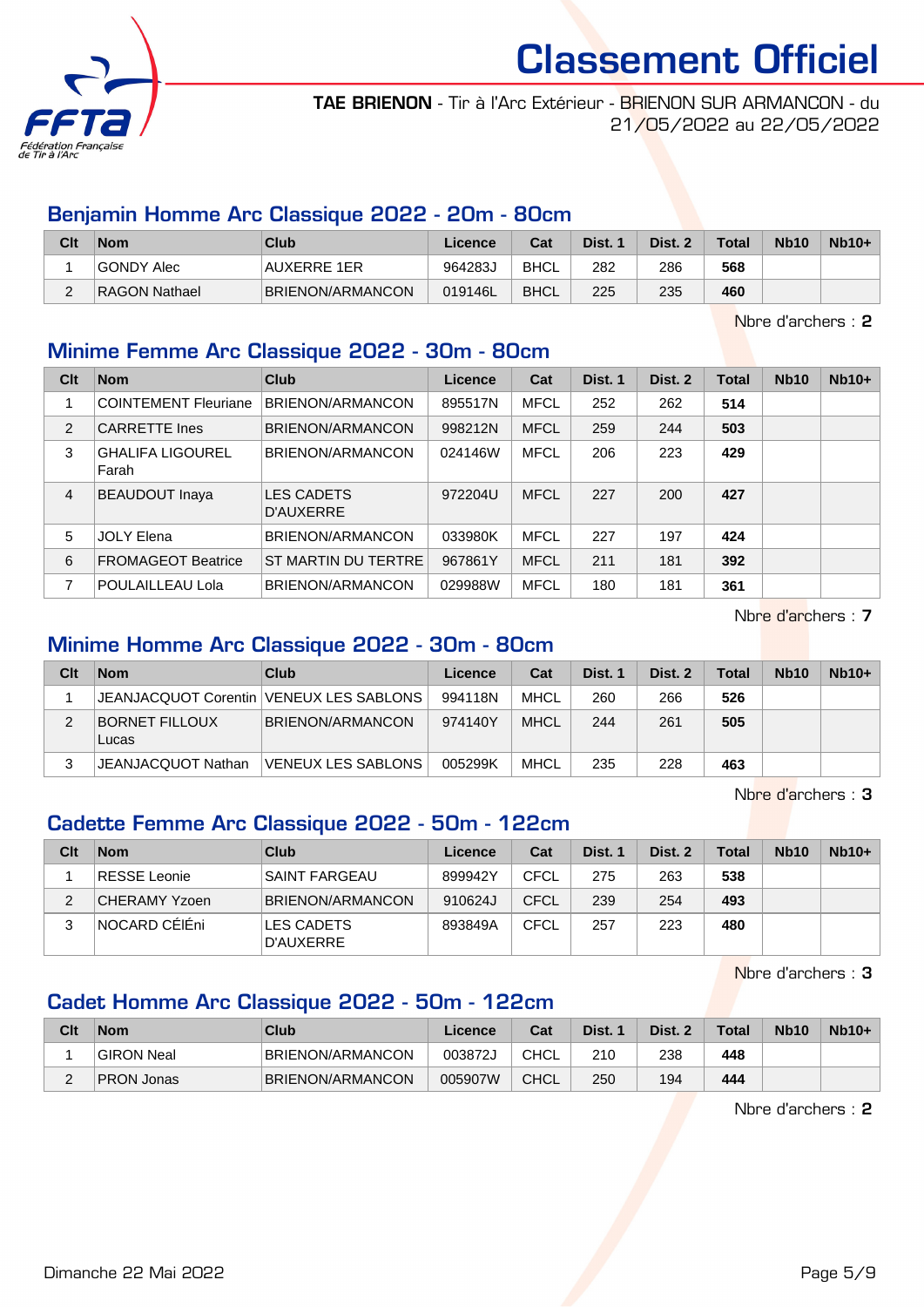

TAE BRIENON - Tir à l'Arc Extérieur - BRIENON SUR ARMANCON - du 21/05/2022 au 22/05/2022

#### Junior Femme Arc Classique 2022 - 50m - 122cm

| Clt | <b>Nom</b>        | Club                           | Licence | Cat  | Dist. 1 | Dist. 2 | Total | <b>Nb10</b> | $Nb10+$ |
|-----|-------------------|--------------------------------|---------|------|---------|---------|-------|-------------|---------|
|     | LEVISTE Alexandra | <b>LES CADETS</b><br>D'AUXERRE | 796020P | JFCL | 304     | 323     | 627   |             |         |

Nbre d'archers : 1

## Senior 1 Femme Arc Classique 2022 - 50m - 122cm

| Clt | <b>Nom</b>            | Club                    | Licence | Cat                | Dist. 1 | Dist. 2 | Total | <b>Nb10</b> | $Nb10+$ |
|-----|-----------------------|-------------------------|---------|--------------------|---------|---------|-------|-------------|---------|
|     | <b>PAQUEZ Justine</b> | ST MARTIN DU TERTRE     | 856970P | S <sub>1</sub> FCL | 294     | 283     | 577   |             |         |
| ົ   | BOSSARD Laure         | BUSSY ST GEORGES        | 935315X | S <sub>1</sub> FCL | 274     | 253     | 527   |             |         |
| 3   | PRADO Clarisse        | <b>BRIENON/ARMANCON</b> | 014798K | S <sub>1</sub> FCL | 163     | 206     | 369   |             |         |

Nbre d'archers : 3

## Senior 1 Homme Arc Classique 2022 - 50m - 122cm

| Clt | <b>Nom</b>     | Club             | Licence | Cat                | Dist. 1 | Dist. 2 | Total | <b>Nb10</b> | $Nb10+$ |
|-----|----------------|------------------|---------|--------------------|---------|---------|-------|-------------|---------|
|     | CORCY Jonathan | BUSSY ST GEORGES | 911436S | S1HCL              | 292     | 311     | 603   |             |         |
|     | NEDJAR Younes  | LE MEE SUR SEINE | 936658G | S <sub>1</sub> HCL | 285     | 290     | 575   |             |         |

Nbre d'archers : 2

# Senior 2 Femme Arc Classique 2022 - 50m - 122cm

| Clt | <b>Nom</b>                 | Club                | Licence | Cat                | Dist. | Dist. 2 | <b>Total</b> | <b>Nb10</b> | $Nb10+$ |
|-----|----------------------------|---------------------|---------|--------------------|-------|---------|--------------|-------------|---------|
|     | BRIDRON Marie<br>Dominique | ST MARTIN DU TERTRE | 441146G | S <sub>2</sub> FCL | 308   | 278     | 586          |             |         |

Nbre d'archers : 1

### Senior 2 Homme Arc Classique 2022 - 50m - 122cm

| Clt | <b>Nom</b>                   | Club                           | Licence | Cat                | Dist. 1 | Dist. 2 | Total | <b>Nb10</b> | $Nb10+$ |
|-----|------------------------------|--------------------------------|---------|--------------------|---------|---------|-------|-------------|---------|
|     | <b>CHERAMY Anthony</b>       | BRIENON/ARMANCON               | 910626L | S <sub>2</sub> HCL | 264     | 270     | 534   |             |         |
| 2   | COMPERAT Jerome              | BRIENON/ARMANCON               | 932794G | S <sub>2</sub> HCL | 259     | 270     | 529   |             |         |
| 3   | <b>REMY Vincent</b>          | NEMOURS SAINT<br><b>PIERRE</b> | 026013A | S <sub>2</sub> HCL | 260     | 269     | 529   |             |         |
| 4   | <b>TARTIER Jeremie</b>       | BRIENON/ARMANCON               | 918128R | S <sub>2</sub> HCL | 248     | 244     | 492   |             |         |
| 5   | <b>GLAZIOU Jean Francois</b> | <b>SENS</b>                    | 010634J | S <sub>2</sub> HCL | 227     | 245     | 472   |             |         |

Nbre d'archers : 5

# Senior 3 Femme Arc Classique 2022 - 50m - 122cm

| Clt | <b>Nom</b>               | Club             | Licence | Cat   | Dist. | Dist. 2 | Total | <b>Nb10</b> | $Nb10+$ |
|-----|--------------------------|------------------|---------|-------|-------|---------|-------|-------------|---------|
|     | DEFAUCHY Marie<br>Joseph | BRIENON/ARMANCON | 739291C | S3FCL | 292   | 281     | 573   |             |         |

Nbre d'archers : 1

## Senior 3 Homme Arc Classique 2022 - 50m - 122cm

| Clt | <b>Nom</b>     | Club               | Licence | <b>Column</b><br>⊍م | Dist. | Dist. | $\tau$ otal | <b>Nb10</b> | $Nb10+$ |
|-----|----------------|--------------------|---------|---------------------|-------|-------|-------------|-------------|---------|
|     | Eric<br>JISSAN | <b>TONNERRE AS</b> | 7034K   | S3HCL               | 277   | 283   | 560         |             |         |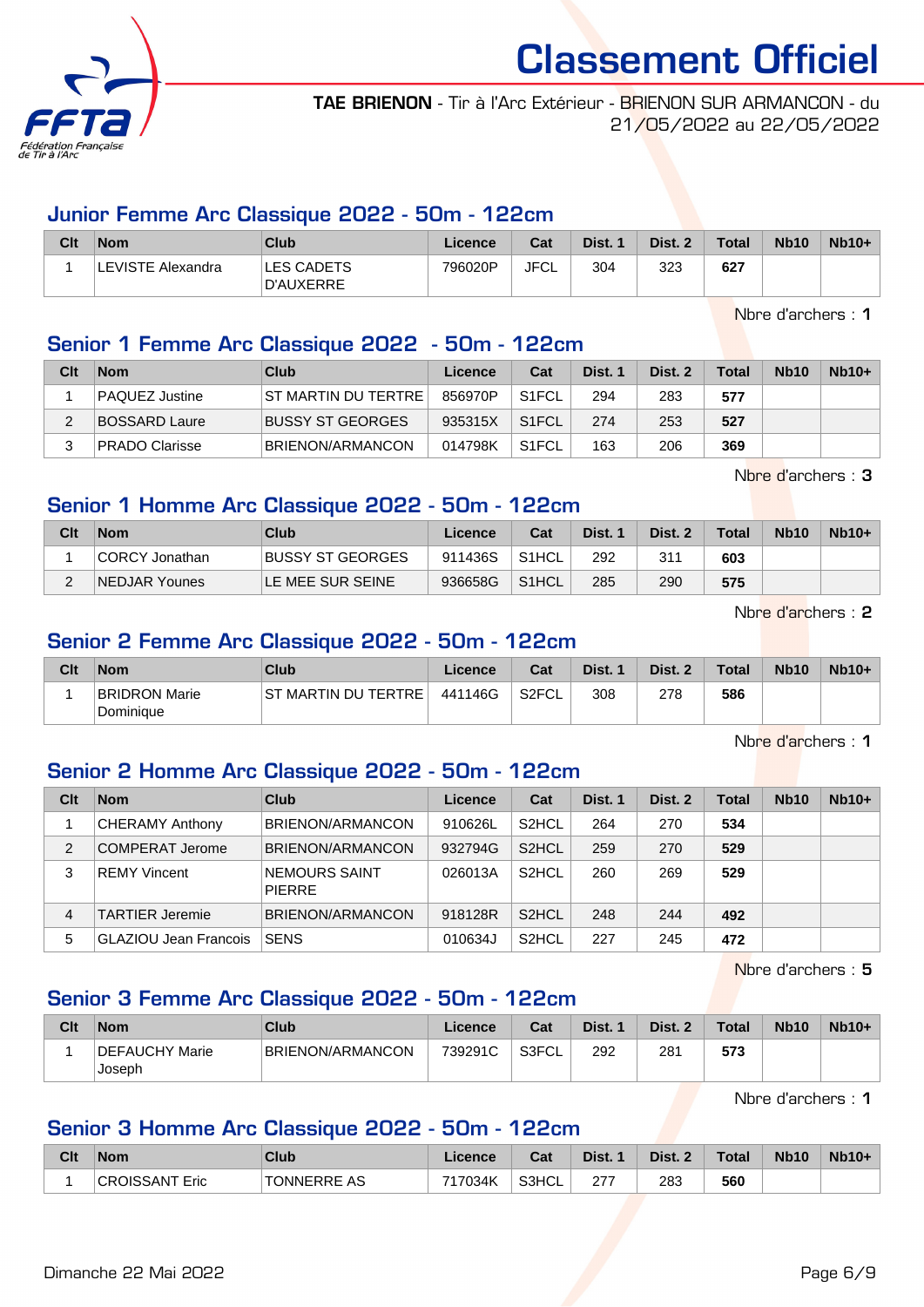

TAE BRIENON - Tir à l'Arc Extérieur - BRIENON SUR ARMANCON - du 21/05/2022 au 22/05/2022

## Senior 3 Homme Arc Classique 2022 - 50m - 122cm (Suite)

| Clt | <b>Nom</b>           | Club              | Licence | Cat   | Dist. 1 | Dist. 2 | <b>Total</b> | <b>Nb10</b> | $Nb10+$ |
|-----|----------------------|-------------------|---------|-------|---------|---------|--------------|-------------|---------|
| _   | <b>PROTAT Daniel</b> | ROMILLY SUR SEINE | 621433W | S3HCL | 251     | 239     | 490          |             |         |
|     | ROYER Luc            | <b>JOIGNY</b>     | 949208Y | S3HCL | 221     | 240     | 461          |             |         |
|     | ∣CLAVELIN Didier     | <b>JOIGNY</b>     | 402447T | S3HCL | 218     | 235     | 453          |             |         |

Nbre d'archers : 4

### Cadet Homme Arc à Poulies 2022 - 50m - 122cm

| Clt | <b>Nom</b>    | Club                    | Licence | ◠⌒፥<br>⊍⊌ | Dist. | Dist. | $\tau$ otal | <b>Nb10</b> | $Nb10+$ |
|-----|---------------|-------------------------|---------|-----------|-------|-------|-------------|-------------|---------|
|     | POLLIART Noah | <b>BRIENON/ARMANCON</b> | 957801N | CHCC      | 248   | 285   | rnn<br>ააა  |             |         |

Nbre d'archers : 1

### Senior 1 Homme Arc à Poulies 2022 - 50m - 122cm

| Clt | <b>Nom</b>     | Club                     | Licence | Cat                | Dist. 1 | Dist. 2 | <b>Total</b> | <b>Nb10</b> | $Nb10+$ |
|-----|----------------|--------------------------|---------|--------------------|---------|---------|--------------|-------------|---------|
|     | GAVOTTE Julien | <b>ROMILLY SUR SEINE</b> | 874115A | S <sub>1</sub> HCO | 329     | 325     | 654          |             |         |
|     | ∣MERAT Adrien  | BRIENON/ARMANCON         | 879892E | S <sub>1</sub> HCO | 312     | 323     | 635          |             |         |

Nbre d'archers : 2

## Senior 2 Femme Arc à Poulies 2022 - 50m - 122cm

| Clt    | <b>Nom</b>                 | Club               | Licence | Cat                | Dist. | Dist. 2 | <b>Total</b> | <b>Nb10</b> | $Nb10+$ |
|--------|----------------------------|--------------------|---------|--------------------|-------|---------|--------------|-------------|---------|
|        | GUITTON Aurore             | <b>POURRAIN</b>    | 853058M | S <sub>2</sub> FCO | 317   | 326     | 643          |             |         |
| $\sim$ | <b>PIEDALLU Christelle</b> | <b>TONNERRE AS</b> | 982084H | S <sub>2</sub> FCO | 294   | 300     | 594          |             |         |

Nbre d'archers : 2

## Senior 2 Homme Arc à Poulies 2022 - 50m - 122cm

| Clt | <b>Nom</b>       | Club               | Licence | Cat                | Dist. 1 | Dist. 2 | <b>Total</b> | <b>Nb10</b> | $Nb10+$ |
|-----|------------------|--------------------|---------|--------------------|---------|---------|--------------|-------------|---------|
|     | ∣KACZMARECK Eric | BRIENON/ARMANCON   | 785779H | S <sub>2</sub> HCO | 326     | 327     | 653          |             |         |
|     | MEILLIER Fabien  | <b>IMONETEAU</b>   | 782563M | S <sub>2</sub> HCO | 313     | 324     | 637          |             |         |
|     | LEBEAU Stephane  | <b>TONNERRE AS</b> | 887617B | S <sub>2</sub> HCO | 314     | 309     | 623          |             |         |

Nbre d'archers : 3

## Senior 3 Homme Arc à Poulies 2022 - 50m - 122cm

| Clt | <b>Nom</b>           | Club                           | Licence | Cat   | Dist. 1 | Dist. 2 | <b>Total</b> | <b>Nb10</b> | $Nb10+$ |
|-----|----------------------|--------------------------------|---------|-------|---------|---------|--------------|-------------|---------|
|     | MIGLIORINI Dominique | <b>LES CADETS</b><br>D'AUXERRE | 366488G | S3HCO | 333     | 336     | 669          |             |         |
| ∼   | CHOLLET Jean         | BRIENON/ARMANCON               | 934504R | S3HCO | 321     | 324     | 645          |             |         |

Nbre d'archers : 2

### Promotion

|  | <b>Clt</b> | <b>Nom</b> | Club | Licence | Cat | Dist. 1 | Dist. 2 | <b>Total</b> | <b>Nb10</b> | <b>Nb10+</b> |
|--|------------|------------|------|---------|-----|---------|---------|--------------|-------------|--------------|
|--|------------|------------|------|---------|-----|---------|---------|--------------|-------------|--------------|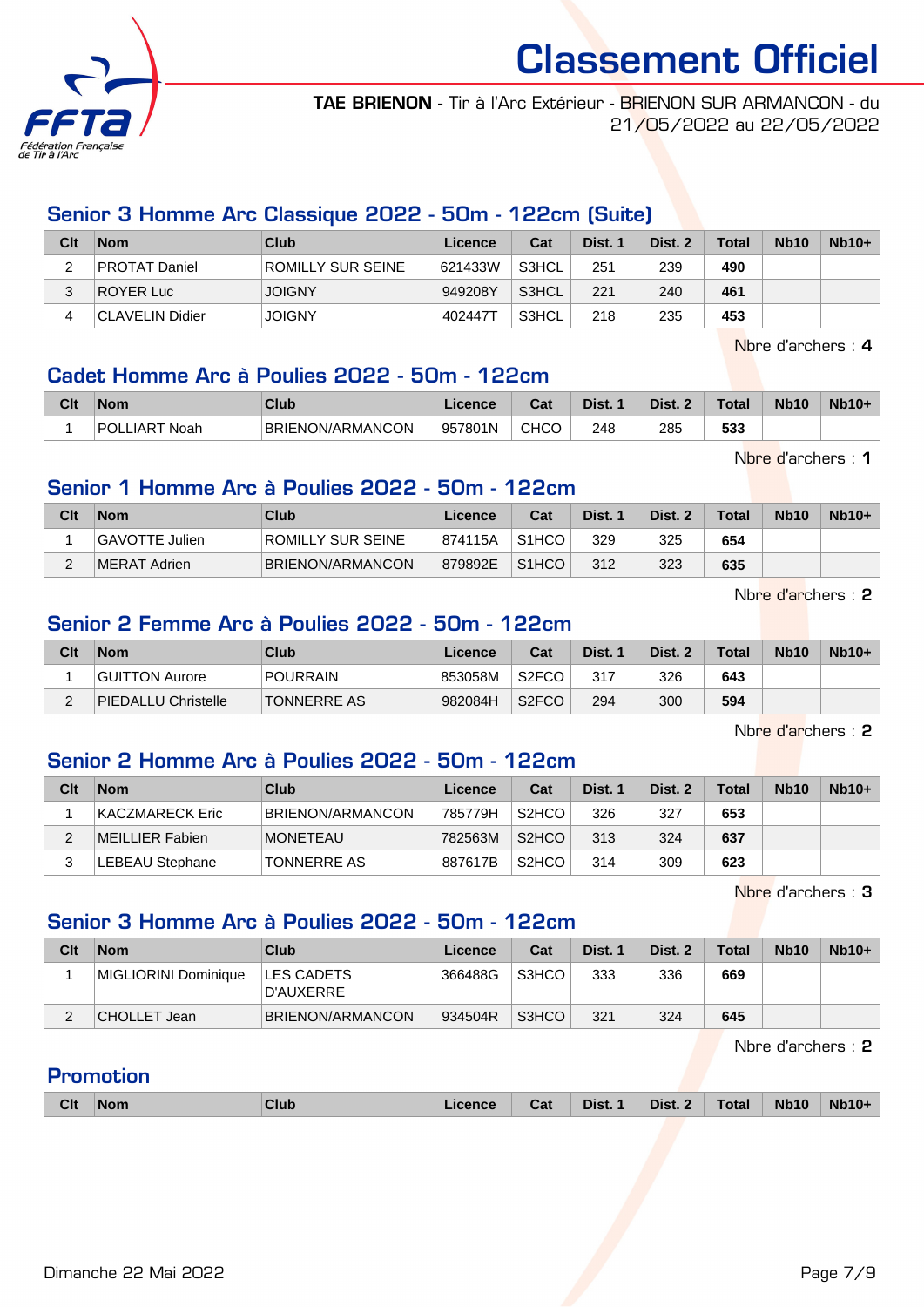

TAE BRIENON - Tir à l'Arc Extérieur - BRIENON SUR ARMANCON - du 21/05/2022 au 22/05/2022

#### Promotion (Suite)

| Clt | <b>Nom</b>       | Club        | Licence | Cat          | Dist. | Dist. 2 | <b>Total</b> | <b>Nb10</b> | $Nb10+$ |
|-----|------------------|-------------|---------|--------------|-------|---------|--------------|-------------|---------|
|     | LUZEAU Francoise | <b>SENS</b> | 712143U | S2<br>$\sim$ | 332   | 313     | 645          |             |         |

Nbre d'archers : 1

# Autres tirs

#### Cadette Femme Arc Classique 2022 - 60m - 122cm

| Tir        | <b>Nom</b>            | Club             | Licence | Cat  | Dist. | Dist. 2 | <b>Total</b> | <b>Nb10</b> | $Nb10+$ |
|------------|-----------------------|------------------|---------|------|-------|---------|--------------|-------------|---------|
| Tir 3      | <b>CHOLLET Louise</b> | BRIENON/ARMANCON | 934505S | CFCL | 280   | 304     | 584          |             |         |
| Tir $\tau$ | <b>CHOLLET Louise</b> | BRIENON/ARMANCON | 934505S | CFCL |       | 275     | 552          |             |         |

Nbre d'archers : 2

### Cadet Homme Arc Classique 2022 - 60m - 122cm

| Tir   | Nom                    | Club        | .icence | $R_{\rm{eff}}$<br>⊍α | Dist. | Dist. | <b>Total</b> | <b>Nb10</b> | $Nb10+$ |
|-------|------------------------|-------------|---------|----------------------|-------|-------|--------------|-------------|---------|
| Tir 2 | <b>ARROBAS Clement</b> | <b>SENS</b> | 939681T | <b>CHCL</b>          | 280   | 261   | 541          |             |         |

Nbre d'archers : 1

### Senior 1 Homme Arc Classique 2022 - 70m - 122cm

| <b>Tir</b>       | Nom.            | Club                | Licence | Cat    | Dist. | Dist. 2 | <b>Total</b> | <b>Nb10</b> | $Nb10+$ |
|------------------|-----------------|---------------------|---------|--------|-------|---------|--------------|-------------|---------|
| Tir <sub>2</sub> | BOSSARD Florian | ISSY LES MOULINEAUX | 621750R | `S1HCL | 308   | 307     | 615          |             |         |

Nbre d'archers : 1

### Cadet Homme Arc à Poulies 2022 - 50m - 80cm

| Tir  | Nom         | Club               | icence  | Cat         | Dist. | Dist. 2 | $\tau$ otal | <b>Nb10</b> | $Nb10+$ |
|------|-------------|--------------------|---------|-------------|-------|---------|-------------|-------------|---------|
| Tir. | LEBEAU Theo | <b>TONNERRE AS</b> | 872967C | <b>CHCO</b> | 325   | 297     | 622         |             |         |

Nbre d'archers : 1

### Junior Homme Arc à Poulies 2022 - 50m - 80cm

| Tir   | <b>Nom</b>             | Club             | Licence | Cat         | Dist. 1 | Dist. 2 | <b>Total</b> | <b>Nb10</b> | $Nb10+$ |
|-------|------------------------|------------------|---------|-------------|---------|---------|--------------|-------------|---------|
| Tir 2 | MANGELLE Mateo         | <b>DIJON</b>     | 792737W | <b>JHCO</b> | 339     | 338     | 677          |             |         |
| Tir 2 | <b>LAMARCHE Thomas</b> | BRIENON/ARMANCON | 815900Y | <b>JHCO</b> | 333     | 327     | 660          |             |         |

Nbre d'archers : 2

# Senior 1 Femme Arc à Poulies 2022 - 50m - 80cm

| Tir   | <b>Nom</b>      | Club            | Licence | Cat                | Dist. | Dist. 2 | $\tau$ otal | <b>Nb10</b> | $Nb10+$ |
|-------|-----------------|-----------------|---------|--------------------|-------|---------|-------------|-------------|---------|
| Tir 2 | BERCHER Celine  | MARLY POURNOY   | 295633R | S <sub>1</sub> FCO | 323   | 326     | 649         |             |         |
| Tir 2 | VERNET Florence | <b>POURRAIN</b> | 025755V | S <sub>1</sub> FCO | 306   | 310     | 616         |             |         |

Nbre d'archers : 2

### Senior 1 Homme Arc à Poulies 2022 - 50m - 80cm

| <b>Tir</b> | <b>Nom</b> | Club | Licence | Cat | Dist. 1 | Dist. 2 | Total | <b>Nb10</b> | <b>Nb10+</b> |
|------------|------------|------|---------|-----|---------|---------|-------|-------------|--------------|
|            |            |      |         |     |         |         |       |             |              |